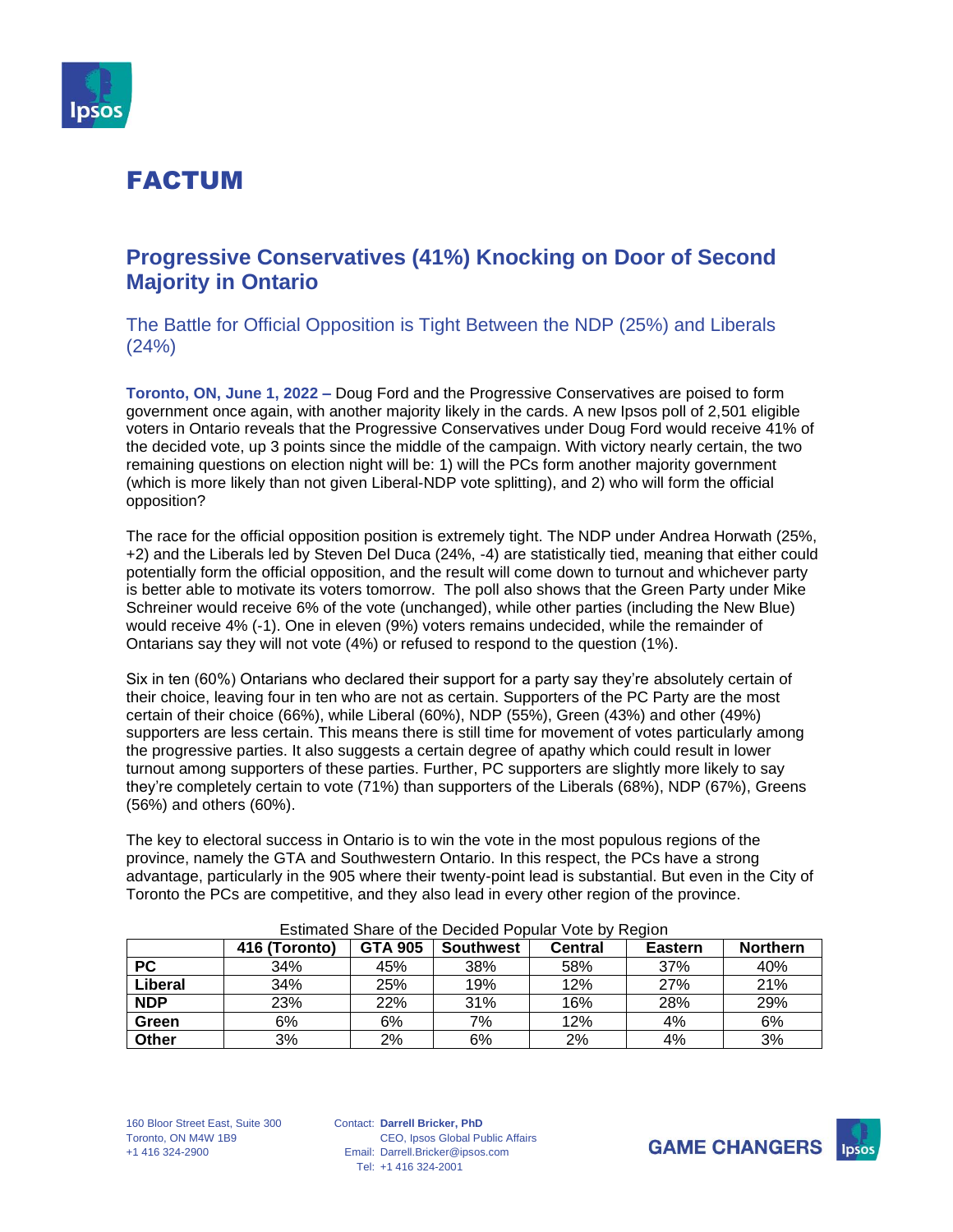

Not only does the Progressive Conservative Party have the advantage in the key regions, but also among large demographic groups of voters. They have substantial leads among men and those aged 55+ which are key to their lead:

- Among those **aged 55+,** the Tories (48%) are well ahead of the Liberals (26%), NDP (17%), Greens (6%) and others (3%).
- Among those **aged 35-54**, the PCs (38%) also have the hammer over the NDP (26%), Liberals (24%), Greens (8%) and others (5%).
- Among those **aged 18-34**, the NDP (36%) is performing well with the PCs (33%) trailing slightly, but well ahead of the Liberals (22%), Greens (6%) or others (3%). But will this group show up to vote? Only 48% say they're absolutely certain to cast their ballot.
- Among **men**, the Progressive Conservatives (49%) are dominating the vote with a substantial lead over the NDP (21%), Liberals (19%), Greens (7%) and others (4%).
- None of the parties managed to stand out among **women**, with a three-way statistical tie ensuing among the PCs (32%), Liberals (29%) and NDP (29%), while the Greens (6%) and others (3%) trail. Clearly though, if only women voted in this election, it would be a much tighter race.

### *Strong Underlying Fundamentals for the Ford Government will Propel them to Victory*

Underscoring the strong figures for the Progressive Conservatives is that four in ten (43%, up 2 points since mid-campaign) believe that the Ford government has done a good job and deserves reelection, a figure which, in our experience, tracks closely to the percentage of the popular vote the incumbent receives on election day. Conversely, 54% believe it's time for another party to take over at Queen's Park, while 3% don't know and 1% refused.

Moreover, a majority (55%, up 3 points since mid-campaign) approves (14% strongly/41% somewhat) of the performance of the Progressive Conservative government under the leadership of Doug Ford, while a minority (43%) disapproves (23% strongly/20% somewhat). Two percent (2%) are unsure.

Finally, the person whom Ontarians think would make the best premier will almost certainly be premier after June  $2<sup>nd</sup>$ . A growing proportion (45%) of Ontarians (up 5 points since mid-campaign) believe that Doug Ford would make the best premier of the province, well ahead of main rivals Andrea Horwath (29%, unchanged) and Steven Del Duca (19%, down 3 points). Nearly one in ten are either not sure (6%) or refused to respond (2%).

Contact: **Darrell Bricker, PhD** Email: Darrell.Bricker@ipsos.com Tel: +1 416 324-2001 CEO, Ipsos Global Public Affairs

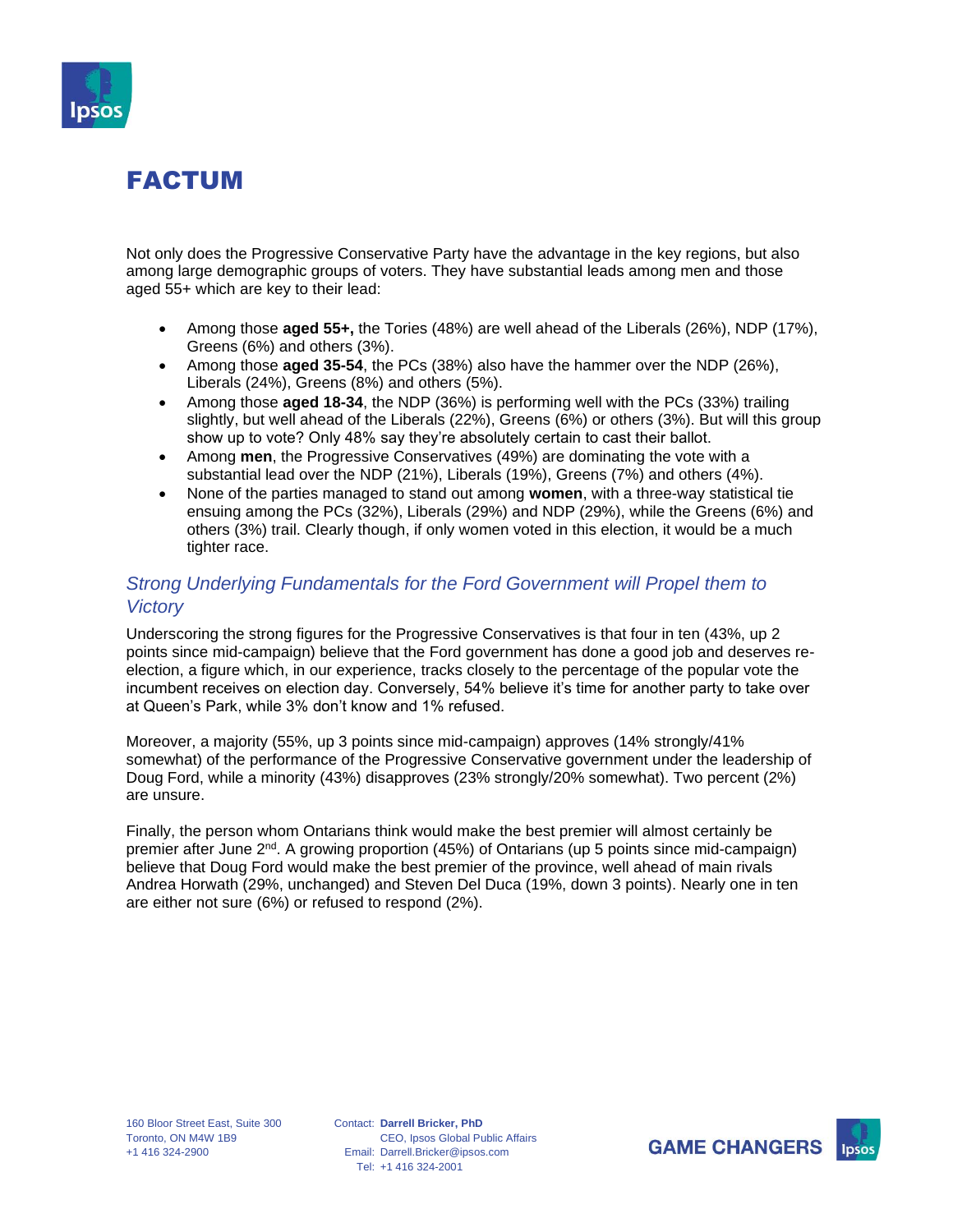

### **About the Study**

These are some of the findings of an Ipsos poll conducted between May 29 to 31, on behalf of Global News. For this survey, a sample of  $n = 2,501$  eligible voters in Ontario aged 18+ was interviewed. A sample of n = 1,501 was interviewed online, via the Ipsos I-Say panel and non-panel sources, and respondents earn a nominal incentive for their participation. A sample of n = 1000 Canadians aged 18+ was interviewed by live-interview telephone interviewers by landline and cellphone, using random-digit dialing. Quotas and weighting were employed to balance demographics to ensure that the sample's composition reflects that of the adult population according to Census data and to provide results intended to approximate the sample universe. The precision of Ipsos polls which include non-probability sampling is measured using a credibility interval. In this case, the poll is accurate to within  $\pm 2.2$  percentage points, 19 times out of 20, had all Ontarians been polled. The credibility interval will be wider among subsets of the population. All sample surveys and polls may be subject to other sources of error, including, but not limited to coverage error, and measurement error. Ipsos abides by the disclosure standards established by the CRIC, found here: <https://canadianresearchinsightscouncil.ca/standards/>

#### **© 2022, Ipsos Limited Partnership**

**This polling release and the data contained in it are the sole and exclusive property of Ipsos. They are NOT designed to support any election outcome or prediction model and no license to use the polling release or the data is either granted or implied by their publication. Ipsos does not endorse, and has no responsibility for the accuracy of, the result of any predictive model that incorporates this polling data. Furthermore, any use of this information to produce polling aggregations or election models without Ipsos' written permission will be considered a violation of our intellectual property, and Ipsos reserves the right to take appropriate legal action.**

#### **For more information on this news release, please contact:**

Darrell Bricker CEO, Ipsos Global Public Affairs +1 416 324 2001 [Darrell.Bricker@ipsos.com](mailto:Darrell.Bricker@ipsos.com)

Sean Simpson Senior Vice President, Ipsos Public Affairs Canada +1 416 324 2002 [Sean.Simpson@ipsos.com](mailto:Sean.Simpson@ipsos.com)

Contact: **Darrell Bricker, PhD** Email: Darrell.Bricker@ipsos.com Tel: +1 416 324-2001 CEO, Ipsos Global Public Affairs